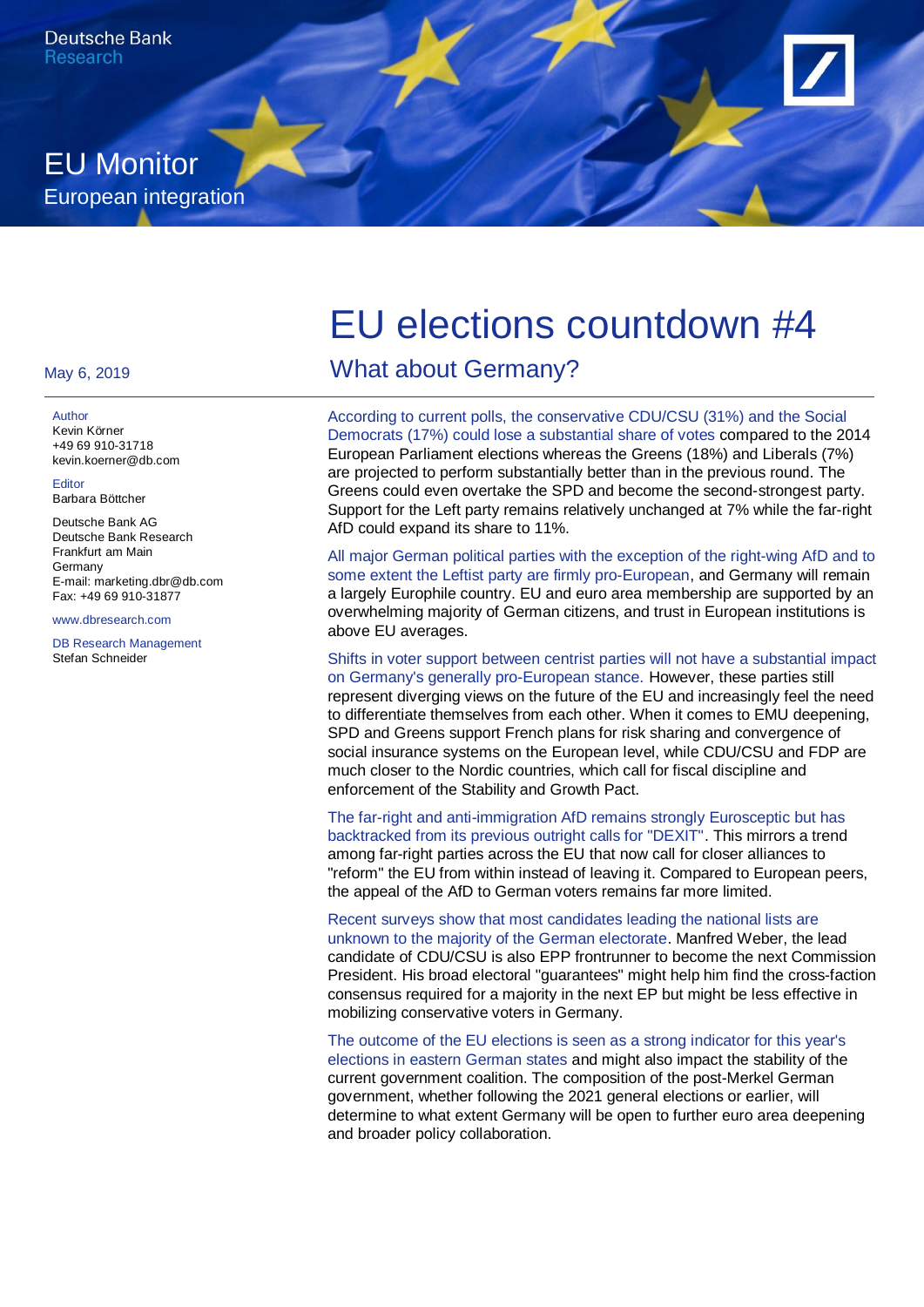

German polls for the European elections Polls for the May European elections (vote share of German parties, %)



German parties and their groups in the European Parliament in brackets (left); vote share (polls) and change from 2014 EU elections in brackets (right)

Sources: Pollofpolls.eu, European Parliament



Note: German parties and their groups in the European Parliament in brackets (left); projected seats and change from 2014 EU elections in brackets (right).

Sources: DB Research Projections based on Pollofpolls.eu data, European Parliament



EU elections countdown # 4: What about Germany?

Less than 30 days until the May 23–26 European Parliament elections and the EU election campaign is in full swing now as legislative work in the EP has come to an end. In our previous EU elections notes we have focused on developments on the EU level and the related institutional aspects. But EU elections are as much a domestic topic as they are a European one. Some would argue that the domestic aspects prevail in general. Thus, the national political environment, the public mind-set and the perception of the EU play an important role.

In this issue, we focus on Germany, the EU's largest economy and its most populace member. Against the expected rise of Eurosceptic forces ([EU](https://www.dbresearch.com/PROD/RPS_EN-PROD/PROD0000000000490603/EU_elections_countdown_%233%3A_Meet_the_EU%28ro%29sceptics.PDF) [elections countdown #3\)](https://www.dbresearch.com/PROD/RPS_EN-PROD/PROD0000000000490603/EU_elections_countdown_%233%3A_Meet_the_EU%28ro%29sceptics.PDF), uncertainty regarding the UK's participation in the elections [\(EU elections countdown #1\)](https://www.dbresearch.com/PROD/RPS_EN-PROD/PROD0000000000487617/EU_elections_countdown_%231%3A_Brexit_delay_and_the_ne.PDF) and the question of whether the German Manfred Weber will make it to the helm of the Commission ([EU elections](https://www.dbresearch.com/PROD/RPS_EN-PROD/PROD0000000000488232/EU_elections_countdown_%232%3A_Tough_race_to_the_top_o.PDF) [countdown #2\)](https://www.dbresearch.com/PROD/RPS_EN-PROD/PROD0000000000488232/EU_elections_countdown_%232%3A_Tough_race_to_the_top_o.PDF), what is the mood in Germany? How do German parties position themselves e.g. regarding euro area reforms and how do they perform in opinion polls in the run-up to the EU elections? Will Germany remain predominantly pro-EU or will the EU "hegemon" turn more critical on integration? And what could this tell us regarding the Franco-German relations and a post-Merkel European policy course?

### Expectations for the 2019 EP elections in Germany

Germans will cast their vote on May 26, and current polls suggest that the three parties that currently form the German "grand" government coalition, the conservative CDU/CSU and the Social Democrats (SPD) will lose a substantial share of votes compared to the 2014 European Parliament elections. According to polls, CDU/CSU could lose more than 4 percentage points (pp) to 31% while for the Social Democrats, the share of votes could plummet by more than 10 pp to 17% (Charts 1 and 2). The projected outcome for the government parties would be worse than their performance in not only the 2014 EU Parliament ballot but also the September 2017 German federal elections (Chart 3).

Partly at the cost of the aforementioned parties, the Greens and Liberals (FDP) are projected to perform substantially better than in 2014. Current polls see the Greens increasing their share to 18% compared to below 11% in the last EP elections, further riding the wave of popularity that they have been enjoying in German national polls over recent months. Current polls see the Greens overtaking the SPD to become the second-strongest party in this year's elections. The Liberals could more than double their share from 3.4% to 7%.

Support for the far-left Die Linke remains relatively unchanged at 7%. At the far right of the political spectrum, the strongly Eurosceptic and anti-migration Alternative für Deutschland (AfD) could expand its share to 11%, compared to 7%. However, they poll below their peak of around 16% in October last year.

Different from national elections, Germany does not have an electoral threshold for the European Parliament elections. Together with the large numbers of German MEPs (93), this explains why small parties entered the EP in previous rounds and are expected to do so this year as well. Altogether, 41 German parties and other political groups are registered for this year's EP elections. Of these, next to the seven major parties, five smaller parties accounting for 9% of the votes are expected to send MEPs to the next EP (Charts 1 and 2).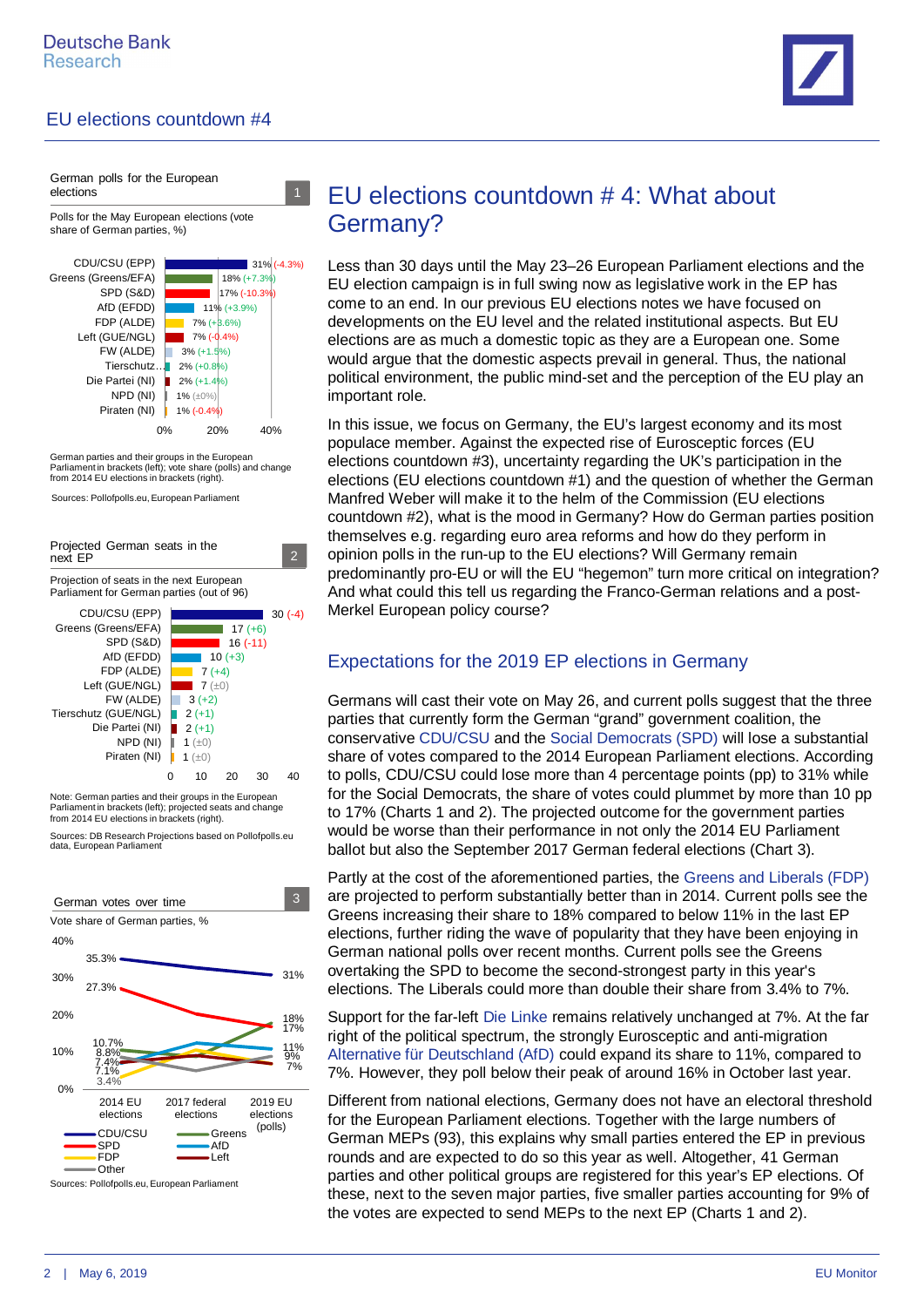



Note: Differing from our previous election notes, partially updated projections for the EP elections here include the UK due to the extension of Article 50 until October 2019. \* AfD here compared to projections for all far-right Eurosceptic parties included in ENF, ECR and EFDD as well as the Italian M5S.

Source: DB Research Projections based on Pollofpolls.eu



EPP - European People's Party (Christian Democrats)

5

5

S&D - Socialists and Democrats

ECR - European Conservatives and Reformists ALDE - Liberals and Democrats for Europe

GUE/NGL - United Left/ Nordic Green

GRESSN/EFA - Greens/ European Free Alliance

EFDD - Europe of Freedom and Direct **Democracy** 

ENF - Europe of Nations and Freedom NI - Non-Inscrits (not member of an EP group)

Source: European Parliament

### How do German parties perform compared to their European peers?

The general trend of stronger fragmentation of the German party landscape and loss of seats for the CDU/CSU and Social Democrats towards the political fringes but also towards centrist alternatives is broadly mirrored in our projections for the European Parliament elections on the European level, even though there are also substantial differences. The loss for the CDU/CSU of around 4 percentage points in current polls compared to 2014 is below the projections for its party family in the European Parliament, the EPP, at almost 7 pp<sup>[1](#page-2-0)</sup>. And at still around 31% in current polls, the standing of CDU/CSU remains stronger than the EPP around 23% (Chart 4). The expected loss of votes of more than 10 percentage points (pp) for the German SPD almost doubles the anticipated loss of below 6 pp for its group in the EP, the S&D. And at projected 20% of total seats, the S&D is expected to outperform the SPD at only 17% in current polls.

The standing of German Greens in current polls is substantially stronger at 18% compared to our projection for their party group in the EP at only 7%. Vice versa, the German Liberals rank only fifth in current polls at 7%, while our projections for the May elections see ALDE, their EP group third strongest at almost 14% (including the French En Marche). The Leftist and its party group GUE/NGL both stand around 7%. The party family of the right-wing AfD in the current European Parliament, the EFDD has split up and is not expected to include sufficient members to form a group in the next EP. The three right-wing Eurosceptic groups in the EP, EFDD, ENF and ECR together with the Italian Five Star Movement (M5S) account for more than 23% of seats in our projections. In comparison, the performance of the AfD in current polls is rather moderate at 11%.

#### What do Germans think about the EU and EU elections?

The majority of Germans tend to have a positive attitude towards the EU, this is shown by public surveys from various sources, whether on the national, European or international level. The overall pro-European mind-set of the German public is reflected in the fact that – despite considerable variations between the parties' policy positions – all mainstream parties want to pursue policies (changes) firmly within the EU's and euro area's institutional setup.

Germans' attitude towards the EU is more positive and Germans' trust in European institutions stronger than the EU average (Chart 6). A clear majority favors EU and euro membership and feels that German interests are well represented in the EU. This results from the EU's most recent Eurobarometer[2](#page-2-1) surveys. More than two-thirds of Germans feel that their "voice counts" in the EU while more Germans trust the European Parliament than the German Bundestag. However, Germans consider national elections still substantially more important than EP elections and less than half of Germans consider themselves "very likely" to vote in the May elections<sup>[3](#page-2-2)</sup>.

When it comes to the EU as whole, the majority of Germans support the current EU setup and close collaboration among its members, according to recent surveys, even though they tend to criticize various aspects of the EU and consider the current state of the EU as "unsatisfying" (charts 9 and 10).[4](#page-2-3)

<span id="page-2-0"></span><sup>1</sup> Partially updated projections for the next EP with UK participation (in previous notes without the UK), based on PollofPolls.eu data. 2

<span id="page-2-1"></span>European Commission (2018). Standard Eurobarometer (November 2018).

<span id="page-2-2"></span><sup>3</sup> European Parliament (2019). Spring Eurobarometer 2019. 4

<span id="page-2-3"></span>IfD Allensbach in FAZ (28.03.2019) and Körber Stiftung (2018). The Berlin Pulse 2018/19.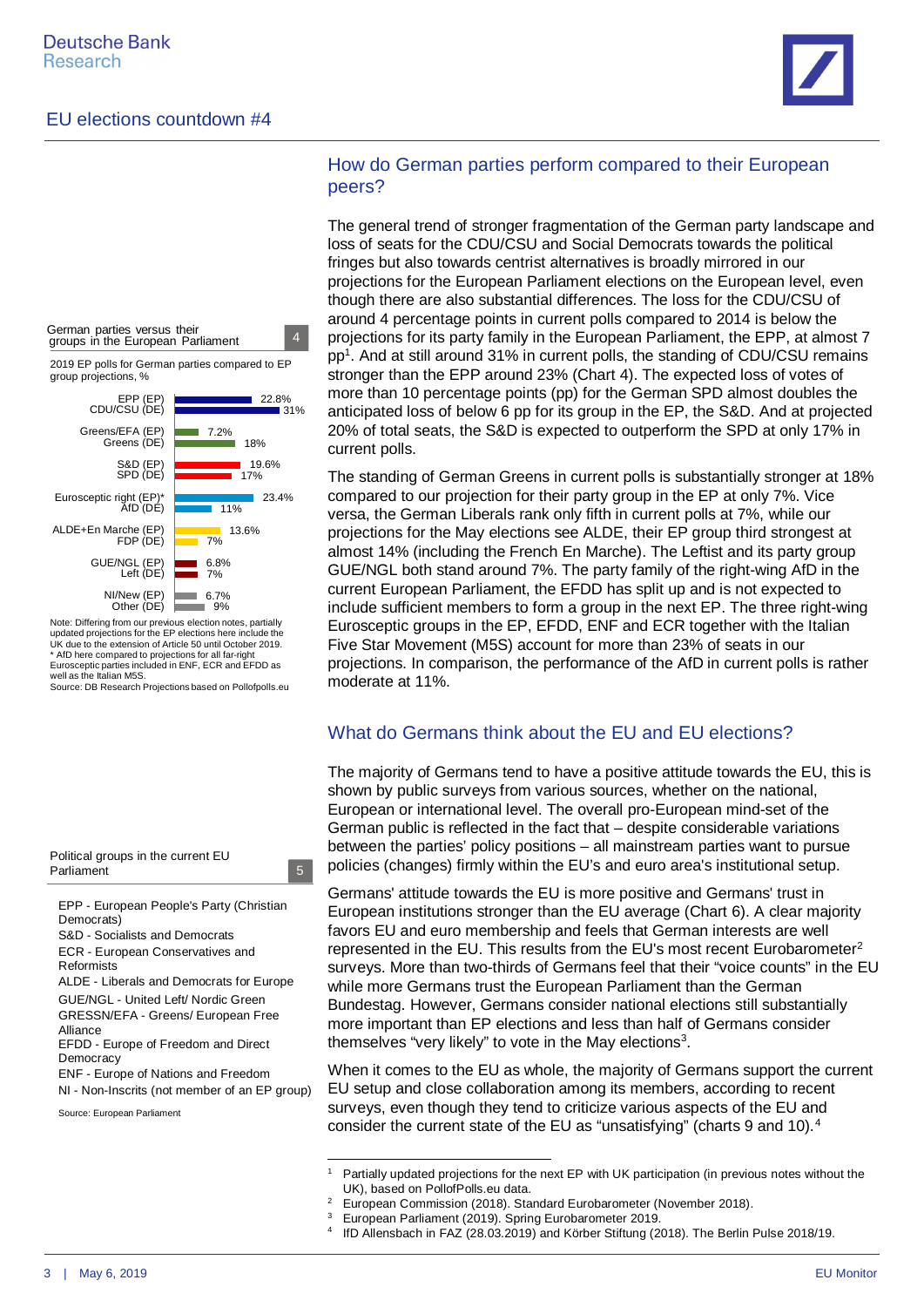



German views on the EU (Eurobarometer, % of respondents)

#### EU membership

· Would vote remain in the EU: 80% (EU28: 68%)

6

6

- · Membership of the EU is a good thing: 81% (EU28: 62%)
- · Supportive of EMU and euro: 81% (EU28: 62%)
- · National interests accounted for in EU: 72% (EU28: 49%)
- · My voice counts in the EU: 70% (EU: 51%)

#### EU/national elections

- · Interested in May EP elections: 62% (EU28: 51%)
- · Importance to vote in national elections: 79% (EU27: 68%)
- · Importance to vote in EP elections: 63% (EU27: 50%)
- · Very likely to vote: 48% (EU: 35%)

#### Trust in institutions

- · National parliament: 58% (EU28: 35%)
- · National government: 54% (EU28: 35%)
- · EU: 51% (EU28: 42%)
- · European Parliament: 60% (EU28: 48%)
- · European Council: 44% (EU28: 37%)
- · European Commission: 54% (EU28: 43%)
- · ECB: 49% (EU28: 41%)

Sources : Standard Eurobarometer Nov 2018, Spring Eurobarometer 2019

Germany holds largest share of



Source: European Parliament Note: EU members' share of seats in the European Parliament are "degressively proportional" to their relative population; currently 751 total seats in the EP, post-Brexit reduced to 705, 27 will be redistributed to other members, 46 kept for future enlargements.

#### Why do the German voters' decisions matter for the EP and Europe?

Influence. Germany as the most populous EU member state accounts for 96 MEPs out of the European Parliament's currently 751 (and post-Brexit 705, Chart 7). This means that even smaller shifts in the German electorate's party preferences can have a recognizable impact on the composition of the European Parliament. With a share of 12.8% of seats, the German influence in the European Parliament is substantial, even though most German representatives are also members of the EP's political groups and thus not only vote as representatives of their countries but also their European party families. And after Brexit, the German share of seats will rise further to 13.6%. Most votes in the European Parliament are conducted by simple majority (i.e. the majority of those present and voting) and some votes by absolute majority (i.e. the majority of the house, thus currently at least 376 out of 751). Germany's 96 MEPs have a substantial weight in the procedure, but they do not necessarily always vote coherently. Topics such as euro area reforms, EU investment initiatives or the EU budget remain controversial among German MEPs, depending on their party family.

Turnout. Germany not only has more MEPs than any other country, also the German voter turnout tends to be higher than the EU average (2014: 47.9% vs 43%, Chart 8). Germany is one of the few countries where turnout has increased lately against a general EU-wide declining trend. The increase in 2014 was partly attributed to the fact that for the first time the system of Spitzenkandidat was applied, with the German Martin Schulz running for S&D and Jean-Claude Juncker for the EPP. It remains to be seen if the candidacy of the German Manfred Weber, running for the EPP, will motivate as many or even more voters in Germany than in 2014. Recent polls indicate that Germans not really subscribe to the notion that this years' EP election might be a "Schicksalswahl" (vital election)<sup>[5](#page-3-0)</sup>. However, two-thirds of Germans intend to vote this time, according to another poll.

Fragmentation. The number of parties and political associations that have registered for the election reach up to 41 – another significant increase compared to the 25 registered in 2014. Whether this can be assigned to an increased importance of the EU elections in the eyes of German voters or whether it merely reflects the fragmented German political landscape is difficult to answer. It might also just be due to the fact that for the EP elections, there is no German electoral threshold. And as Germany forms a single constituency in the elections (unlike some other EU members), this gives also small parties the chance to win seats in the EP. The flipside of this democratic opportunity is that it can be more difficult to leverage coherent German positions in the EP (even though a "German" position is not foreseen in the institutional setup of the EP anyway).

#### And why does it matter for the German domestic landscape?

National issues and parties' domestic popularity usually dominate EU campaign debates in Germany, as in other EU member states as well. The focus of media attention on the performance of anti-European populist parties will not significantly alter that. This trend is unlikely to change in 2019 – rather to the contrary. Uncertainty regarding the fate of the current "grand coalition" led by Chancellor Merkel remains elevated. To this adds the planned December review of the government coalition by the SPD to assess whether it serves the electorate (read: the party) appropriately. Differences in the coalition partners'

<span id="page-3-0"></span><sup>5</sup> IfD Allensbach in FAZ (28.03.2019).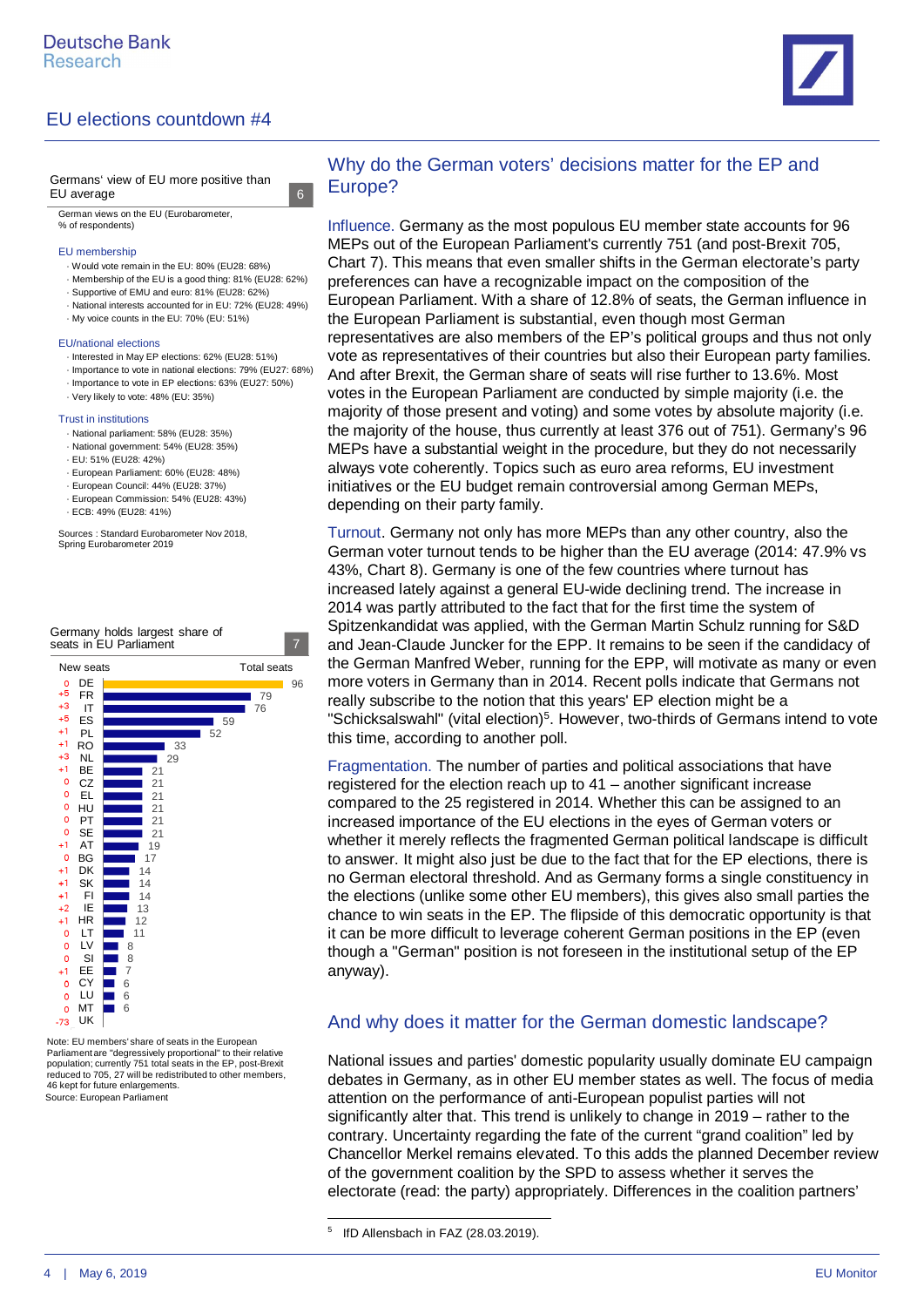

 $62^{50}$  59<sub>57</sub> 58<sup>62</sup> 57 50 45 45<sub>43 43</sub>43 43 66  $57^{60}$ 48  $\Omega$ 10  $20$ 30  $40$ 50 60 70 1979 1984 1989 1994 1999 2004 2009 2014  $EU^*$  DE European elections turnout (%) German EU elections turnout above EU average 8

Source: TNS/Scytl in cooperation with the European Parliament Note: 1979 EU9, 1984: EU10, 1989/94: EU12, 1999: EU15, 2004: EU25, 2009: EU27, 2014: EU28

election platforms will therefore be scrutinized over signals of potential policy divergence and conflicts.

Moreover: Together with the EU elections there will be an election in the tiny German state of Bremen as well as eight elections in municipalities across the country. And important elections in the eastern states of Brandenburg, Saxony and Thuringia are looming in autumn. Parties will be inclined to interpret the EP elections as a signal for success or failure of their national strategies. For the CDU/CSU, media continuously speculate that a weak performance in the EU elections could trigger a faster transition from Merkel to her possible successor Annegret Kramp Karrenbauer (AKK), not least to improve the party's standing in the critical state elections in eastern Germany.

We would caution, however, to expect such a move in the short-term. Impediments to elect a new chancellor under the current coalition are high as are those to call for snap elections. In case of the SPD, a poor outcome of the EP elections and/or a loss of the Bremen elections could strengthen the camp within the party that calls for leaving the grand coalition and reposition the SPD as the largest opposition party. Again, however, there remain strong reasons against an early end of the grand coalition ([Focus Germany Special, Jan 2019\)](https://research.db.com/Research/Article?rid=37fbf5cf_dc41_4324_b897_9f4e8d7e4b7d_604&kid=RP0001).

In terms of European matters one should also remember that Germany will hold the EU presidency in the second half of 2020 (for the first time in 13 years). The SPD might be less inclined to allow AKK to use such an occasion to improve her visibility beyond Germany. With the grand coalition still intact and Merkel in office, though, Finance Minister Scholz (SPD) could leverage his presence alongside Merkel on the European stage in order to strengthen the SPD's image and prepare himself for a chancellor candidacy in the 2021 elections.

### How are the efforts of CDU and SPD to sharpen their profiles reflected in their view on Europe?

Since the beginning of the grand coalition, the SPD and the CDU/CSU have been trying to walk the line between cooperative policy making and strengthening their respective political profile ahead of the next federal election. The EU election manifestos now offer the chance to be more outspoken on certain policy positions without directly endangering the ruling coalition. In a sense, the manifestos, despite their focus on the EU agenda, can be regarded as a test run for singling out the programmatic differences between these mainstream parties.

The CDU – for the first time – has presented a joint European manifesto with its conservative Bavarian sister party CSU. This is a reconciliation between the two parties under the new leader Kramp-Karrenbauer but is also owed to the fact that Manfred Weber who hails from the CSU is campaigning as Spitzenkandidat of the EPP for the helm of the EU Commission with the explicit support of Kramp-Karrenbauer and Merkel. Thus, the CSU had to adopt a somehow softer tone in its European views than in previous European elections. Chancellor Merkel has notedly taken a backseat in her party's electoral campaign, leaving it almost entirely to Kramp-Karrenbauer who succeeded her as CDU party leader last year and the CDU/CSU top candidate Weber.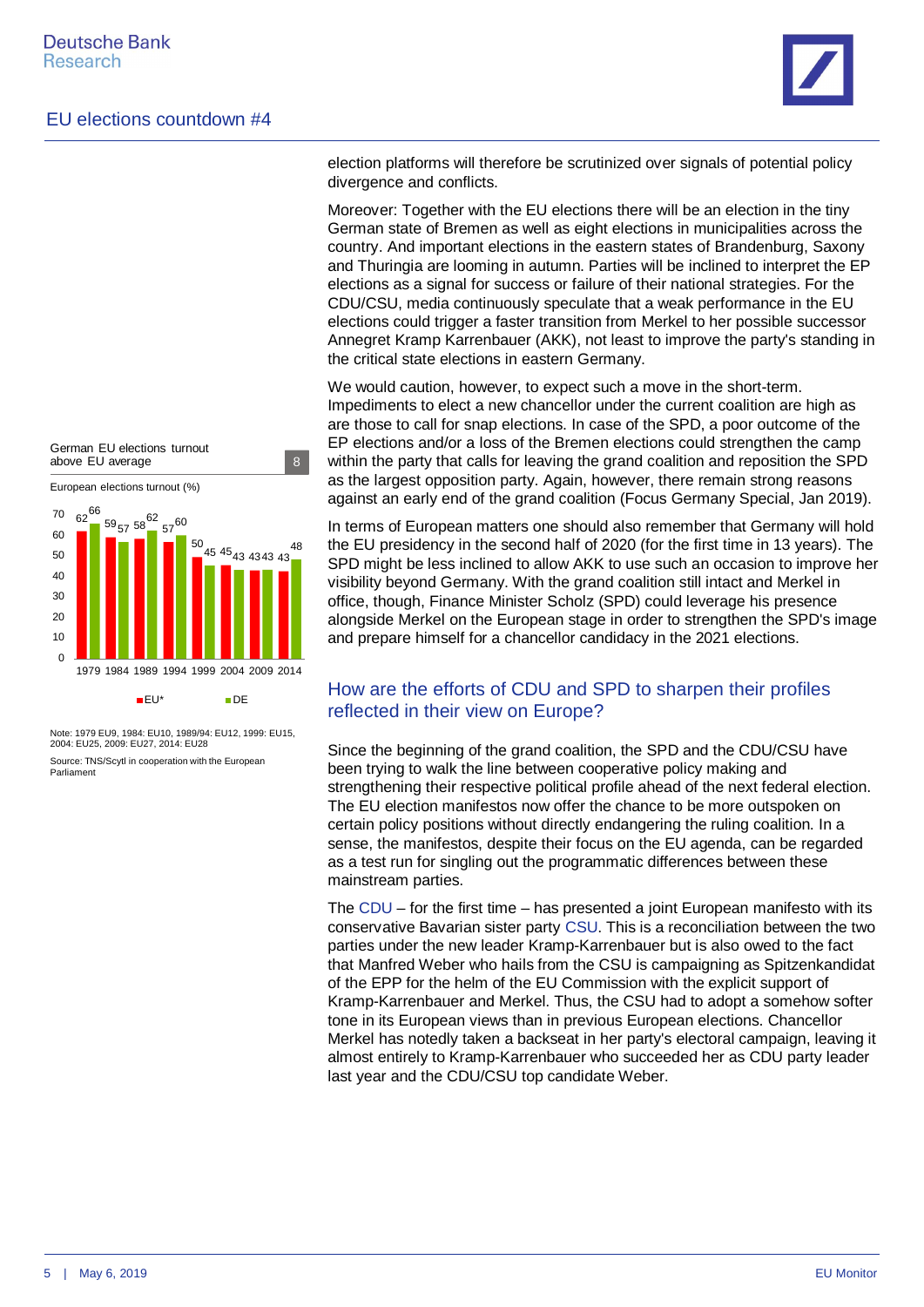



Sources: IfD Allensbach (FAZ, 28.03.2019), Körber Stiftung/Berlin Pulse 2018/19



Source: iFD Allensbach (FAZ, 28.03.2019)

The CDU/CSU manifesto includes a strong commitment to the EU and its institutions. It appears to be rather status quo oriented with slogans such as "For Germany's future. Our Europe" displaying a lack of appetite to push for changes despite the unresolved current debates over euro area stability, defence capacities or migration (Chart 11).

The reluctance to discuss a vision for future European reforms can also be read from AKK's response earlier this year to French President Macron's agenda for Europe. While Macron in his letter to the European citizens regards the upcoming elections as a fight against anti-EU populist forces and the need to defend Western/European values, AKK suggested that the elections should be about "getting Europe right" and adapt to the contest of systems with China and the US.[6](#page-5-0)

The SPD is facing significant losses in the upcoming elections which has prompted the party to turn more to the left on fundamental issues. The string of initiatives it has unveiled on a national level to revive its social democratic credentials extend to its European manifesto as well. In a sense it also aligns more closely with Macron's visions for Europe. The SPD endorses a social Europe with EU-wide minimum wages, convergence of European social insurance systems and a European social fund. In that sense, it is much closer to the French proposals for further EMU integration and risk sharing than its conservative coalition partners.

### Almost the (mainstream) antipodes in their EU approach – what are the Greens' and Liberals' positions? What about the Left?

The Greens could be on the way to replace the SPD as the second strongest party in the European elections. They are the only party that is explicitly campaigning on a strong integrationist approach to the EU. They propose a deepening of the economic, monetary and social union and demand more action on climate change and European foreign policy. The Greens back highly controversial issues such as EDIS, a euro area budget reaching 1% of EU GDP over the medium-term, a common fiscal policy with a double hat for the EU Commissioner for Economy and Finance and the Eurogroup chair and an EUwide unemployment reinsurance system. They are rather restrictive on business-related topics such as the plea for a harmonized corporate tax, enforcement on climate targets or minimum wages.

As on the national level, the program of the German Liberals (FDP) for the EU elections is built around a clear commitment to market economy and the principle of subsidiarity, i.e. scrutinizing which responsibilities should be carried out by the member states' or lie on the EU level (Chart 14). They call for further strengthening of the single market, banking union (though keeping the deposit insurance on national level) and capital markets union. The EU budget should be reformed to allow more funds allocated to meeting the EU's future challenges such as digitization. EU cooperation in foreign and security policy or migration should be intensified. Euro area stability should be improved without sliding into a transfer union.

The German Die Linke ("The Left") ranks close to the FDP in EU election polls. It presents itself as an anti-establishment party highly critical of free trade agreements, EU defence spending, German NATO membership and EU austerity policies. The Left cannot be categorized as fundamentally Eurosceptic, even though the party is internally divided on the issue, frequently criticises EU treaties, institutions and polices and struggles with a clear commitment to the

<span id="page-5-0"></span><sup>6</sup> [Kramp-Karrenbauer \(2019\). Making Europe Right. Die Welt \(10.03.2019\).](https://www.welt.de/politik/article190051703/Annegret-Kramp-Karrenbauer-Making-Europe-Right.html)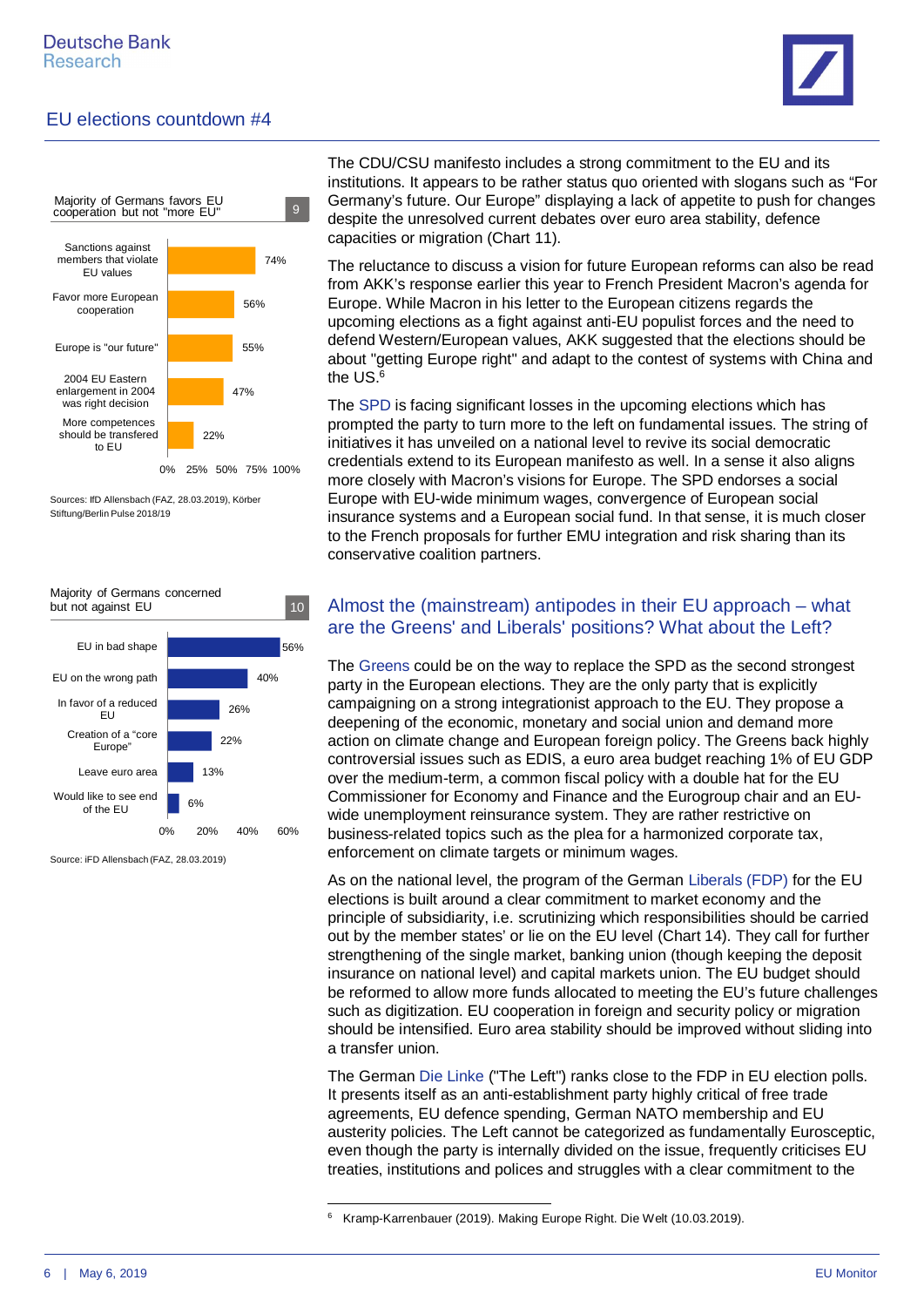

German parties' EU election manifestos (excerpts)

#### CDU/CSU

*"Our Europe – our Strength. For Security, Peace and Prosperity"*

11 11

Reject European minister of finance as well as the mutualisation of debt or risks (e.g. through issuing Eurobonds or introducing a joint unemployment insurance); strict observance and enforcement of Stability and Growth Pact and of the Fiscal Compact; develop the banking union and capital market union with focus on stability aspects, requires reduction of risks in the banking system; adoption of basic European labor standards as well as health, environmental and consumer protection standards; prevent abuse of the social welfare system of individual EU members; effective protection of external borders, strengthen FRONTEX, fight illegal migration on EU level, keep number of refugees permanently low; majority decisions in foreign and security policy and abandon the principle of unanimity, establishment of a European Security Council with UK, joint European armed forces by 2030; give the European Parliament right of legislative initiative.

#### SPD

*"Come together and make Europe strong!"* Supports euro area budget and economic government for EMU stability and investment incl. European economics and finance minister, upgrade of ESM towards EMF; financial transaction tax; European minimum wages, convergence of wages within EU, European social insurances, improvement in social and labor standards, establishment of European workers' councils, European fund for unemployment insurance; Dublin system on European asylum policy throughbased distribution key, expansion of EU resettlement program, European rules for legal immigration; European army; European foreign minister; right of legislative initiative for the European Parliament, European party lists; increased German contribution to EU budget, link receipts from EU budget to observance of EU rule of law.

#### Bündnis 90/Die Grünen (Greens)

*"Renewing the promise of Europe"*

Euro area budget of at least 1% of GDP for EMU stabilization and investment, European unemployment insurance scheme, finalization of banking union including EDIS, transformation of ESM into EMF under control of the European Parliament and national parliaments; increase EU budget to 1.3% of GDP, more spending on climate change and social/energy union; European unemployment insurance, European minimum wage, free movement of labor also for non-EU member countries citizens; legal and secure ways for migration and refugees, common migration policy and laws within Europe with fair distribution of migrants; majority votes on European foreign, defence and tax policy; joint European defence and security policy, no increase of defence spending.

Sources : CDU/CSU, SPD, Bündnis 90/Die Grünen EU elections party manifestos

European Union. Its reform agenda for a "social" Europe focuses of EU-wide social minimum standards, a European unemployment insurance, EU-wide minimum wages and pensions and public initiatives against youth unemployment.

#### Will the AfD be able to leverage the pan-European populist sentiment?

The "Alternative für Deutschland" (AfD) was originally founded as a conservative Eurosceptic party but, following the 2015 migrant crisis and a change of the party leadership, it moved increasingly to the far-right with a strong focus on migration and identity politics (see Chart 14).

Anti-EU and anti-euro sentiment is not strongly established among Germans compared to several EU peers and anti-EU rhetoric does not seem to resonate strongly among a larger share of the electorate. This might also be the reason why the AfD – like other Eurosceptic parties across the EU – has backtracked from an outright call for Germany to leave the Union. However, "DEXIT" is still listed in their party manifesto as an option of last resort, in case the EU does not succeed with "fundamental reforms" in the next electoral cycle. These "reforms" call into question the fundamental legitimacy of the European institutional setup, by calling for the abolition of the EP as an undemocratic institution and for returning full legislative power to member states.

Compared to other EU countries where Eurosceptic parties are among the frontrunners in the EU elections such as in Italy, France and the Netherlands, the performance of the German AfD is rather modest. In fact, in recent months, the AfD's share in polls has leveled off at around 11% which is close to its result in the federal elections in 2017 (12.6%). The AfD and its top candidate for the EP elections Jörg Meuthen have joined Italian Lega leader and Deputy Prime Minister Matteo Salvini in his effort to form a new "European Alliance of Peoples and Nations". The aim of this alliance is to unite right-wing Eurosceptic parties in the EP currently divided mainly among three groups in the EP (ENF, ECR and EFDD).<sup>[7](#page-6-0)</sup> We remain doubtful, however, to what extent anti-EU and nationalistic groups in the EP will be able to overcome their previous discrepancies and build a significantly more united bloc.

#### Weber & Co – what about the top candidates that lead the German parties in the election campaigns?

The seven parties currently represented in the German Bundestag have nominated nine top candidates to lead their parties' campaigns for the European elections and to top their national lists of candidates for the next EP.

The top candidate for the European Parliament elections of CDU/CSU is Manfred Weber from the CSU, currently chairman of the conservative EPP faction in the EP. He was also elected as the EPP's lead candidate and frontrunner to succeed Jean-Claude Juncker at the helm of the European Commission. It is the first time that CDU and CSU run with a joint candidate (CDU abstained from an own candidate after Weber's nomination for the EPP). Even though Weber's campaign is supported by Chancellor Merkel and the CDU/CSU leadership, he has been keen to stress that he is the EPP's candidate first and foremost and is not just representing German views. His [12](https://g8fip1kplyr33r3krz5b97d1-wpengine.netdna-ssl.com/wp-content/uploads/2019/04/Weber_12-points.pdf) ["guarantees"](https://g8fip1kplyr33r3krz5b97d1-wpengine.netdna-ssl.com/wp-content/uploads/2019/04/Weber_12-points.pdf) for a "strong", "smart" and "kind" Europe presented to the voters are broad enough to cover voters' views from a rather wide spectrum ranging from conservatives to liberals, greens and social democrats. While this might

7

<span id="page-6-0"></span>[euronews \(08.04.2019\).](https://www.euronews.com/2019/04/08/salvini-makes-moves-to-forge-a-european-right-wing-alliance-ahead-of-eu-elections)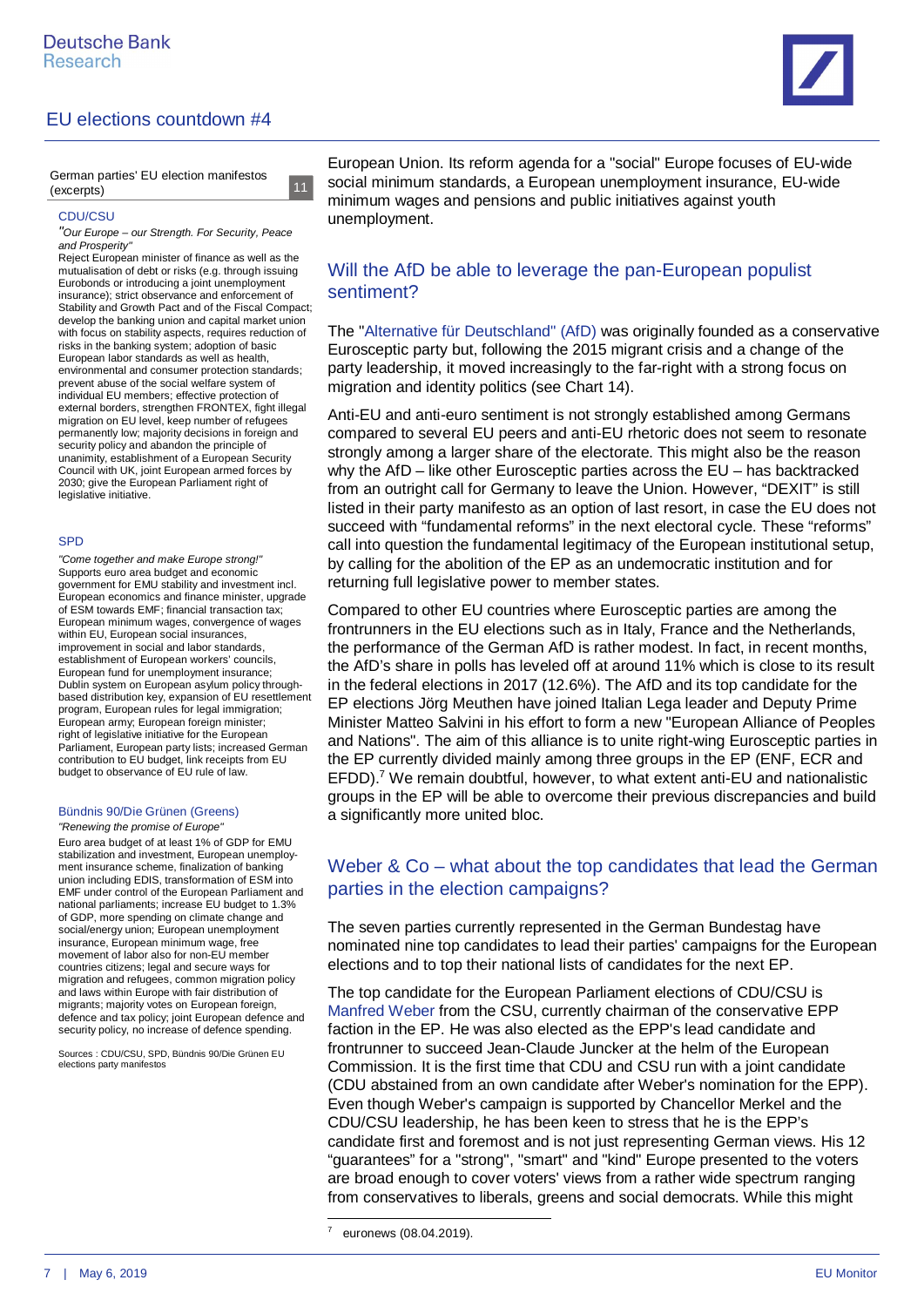



Sources: YouGov/dpa



help to find the cross-faction consensus in the next EP required to become Commission President, it might be less effective in mobilizing conservative voters at home. With his most recent intervention against the building of Nord Stream 2, Weber even puts himself against the official German government position.

The SPD's top candidate for the European elections, Katarina Barley is currently Germany's Federal Minister of Justice. After the May elections she will switch to the European Parliament. The SPD's second lead candidate, Udo Bullmann**,** is currently chairman of the S&D group in the European Parliament.

The two top candidates for the Green party Ska Keller and Sven Giegold are also members of the EP already. Ska Keller was also nominated as one of the two co-lead candidates of the European Greens for the next President of the European Commission (even though her chances to win the post are considered negligible as the European Greens range in polls for the next EP at only 7% and are not represented in the European Council).

The Liberals' top candidate for the EP elections is the party's general secretary, Nicola Beer. The far-left Linke starts with two top candidates, Özlem Alev Demirel and Martin Schirdewan, both without previous experience in European politics. Jörg Meuthen, the top candidate of the far-right AfD has been a member of the current EP since 2017 and known for his controversial political rhetoric.

While the nomination of lead candidates is supposed to give German parties' electoral campaigns a more personalised profile, a recent survey shows that most candidates are unknown to the majority of the electorate (Chart  $12)^8$  $12)^8$ . Only 39% stated to know SPD top candidate Barley while in case of the CDU/CSU top candidate Weber the number is even lower at 26%. This further underlines the fact that despite the EU's and national parties' efforts, the European elections appear to remain rather secondary in voters' perception.

#### Do Franco-German relations play a prominent role in the parties' campaigns?

No, not really. At a time when differences in the German-French relationship seem to prevail, reference to a shared vision for Europe cannot be found in the parties' electoral programs. This appears to be left to more symbolic actions such as the so-called Treaty of Aachen signed by Germany and France in January 2019.

Chancellor Merkel remained rather silent on more fundamental ideas for Europe's future. Instead of her, CDU party leader Kramp-Karrenbauer responded to Macron's call for a renaissance of Europe<sup>[9](#page-7-1)</sup>. While the two agree on the need for a common external border control and asylum policy and to strengthen defence efforts, AKK rejected any vision of a centralistic European "superstate" and stressed that the work of EU institutions cannot claim any moral superiority over the joint effort of national governments. This shows that also under a possible chancellor AKK, it seems rather unlikely that Germany's European policy agenda will become more ambitious, in particular with regard to proposals for deepening the euro area.

Where Franco-German interests overlap, though, the two countries are likely to continue their traditional cooperation and push ahead with joint initiatives on the EU level. One case in point are demands for a new EU industrial and competition policy as laid down in the initiative of the German Economy Minister

<span id="page-7-0"></span><sup>8</sup> [Die Welt \(24.04.2019\).](https://www.welt.de/politik/deutschland/article192368479/Europawahl-Mehrheit-der-Deutschen-kennt-keinen-Spitzenkandidaten.html)

<span id="page-7-1"></span><sup>9</sup> [Kramp-Karrenbauer \(2019\). Making Europe Right. Die Welt \(10.03.2019\).](https://www.welt.de/politik/article190051703/Annegret-Kramp-Karrenbauer-Making-Europe-Right.html)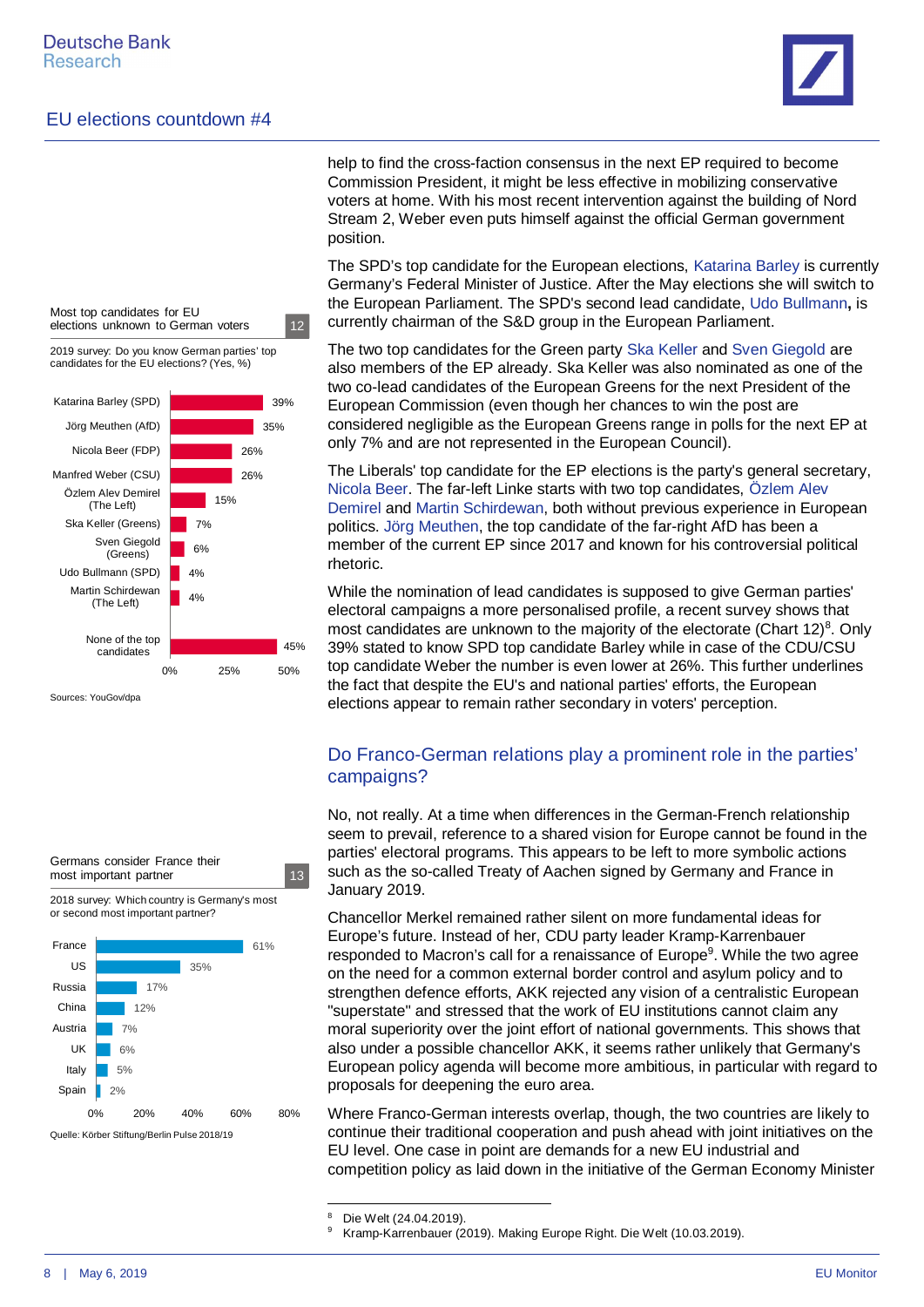

German parties' EU election manifestos (excerpts)

14

14

#### AfD

*"Out of love for Germany. Freedom instead of Brussels"*

Leave euro area, reject further EMU integration such as the strengthening of the ESM, against European finance minister and further consolidation of banking union; "Dexit" as final consequence if reforms not undertaken, abolishment of European Parliament due to "democracy deficits"; return decisions on migration to national level, against closer cooperation in border control (Frontex) and defence, re-establishment of national borders and the abolition of the Schengen area; rejection of taxes on the European level, no harmonization of corporate taxes; rejection of European social union, rejection of European social policies and standards; no increase of EU budget, cut budget to compensate for post-Brexit shortfalls, end cohesion spending, reduce EU administration costs.

#### FDP

*"Use Europe's Opportunities"*

New stability pact for euro area, upgrade ESM to EMF, strengthening of banking union (but deposit insurance on national level), warrant independence of ECB, completion of capital markets union, rejection of transfer union; strengthening of the federal character and principle of subsidiarity of the EU; establishment of European migration policy based on labour market requirements, reform of the Dublin-system towards a common European asylum system, upgrade of Europol/Frontex; European minister of foreign affairs; expansion of majority votes; establishment of European armed forces; no increase of EU budget, improve spending efficiency, more spending on R&D/digital infrastructure investment, reform of cohesion/ regional policy.

#### Die Linke (The Left)

*"For a Europe of solidarity of the millions, against a European Union of the millionaires"* Change of EU treaties (Maastricht, Lisbon); full employment as further ECB objective, bring ECB under "democratic decisions and control" of European Parliament; end of austerity policy; transfer of power from Commission to Parliament, give Parliament legislative initiative; European minimum wages, abolishment of temporary employments, public employment programs for EU members, EU-wide social minimum standards and social insurances; abolishment of free trade agreements; abolishment of NATO, abolishment of arms exports, reject European defence agency and defence cooperation; against defence spending from EU budget, increase environmental budget, not cuts to cohesion spending.

Sources : AfD, FDP, Die Linke EU elections party manifestos

Peter Altmaier and his French counterpart Bruno Le Maire. Back in Germany, however, this advance to nurture national champions and provide politicians with an instrument to overrule competition and anti-trust decisions by the Commission is meeting increasing resistance. In a post-Brexit world, the German-French relations might face some rebalancing as well.

### What do German EU election polls imply for Germany's post-Merkel European policy course?

All major German political parties with exception of the right-wing AfD and to some extent the Leftist party are firmly pro-European. Shifts of voters' support between these parties – either in the European Parliament or in the next German federal elections – will therefore not have a substantial impact on Germany's generally pro-European stance. However, these parties still represent different views on the future of the EU.

When it comes to EMU deepening, SPD and Greens support French plans for risk sharing and convergence of social insurance systems on the European level while CDU/CSU and FDP are much closer to the "Hanseatic League" of Nordic countries which call for fiscal discipline and commitment to the stability and growth pact instead of what they see as additional vehicles for transferring funds between EU members. Also in other European policy areas such as size and spending priorities of the next EU budget, European collaboration on defence and migration as well as industrial and tax policy, German parties differ. Increasingly feeling the need to set themselves apart from each other and to return to their ideological roots in order to mobilise disenfranchised voters, centrist parties' room for compromise is narrowing both on domestic and European politics.

This dilemma has accompanied the current grand coalition of CDU/CSU and SPD from the beginning and is also reflected in the European chapter of the coalition treaty. But also alternatives, such as a CDU/CSU coalition with the Greens – often referred to as a distinct possibility – would have a long list of controversial EU positions. This would become even more difficult should the idea of a Jamaica coalition with the FDP be revived. But also a leftist SPD-led coalition together with the Greens and the Leftist party would face similar if not even larger obstacles. As none of these parties currently consider a coalition with the far-right AfD, the number of options remains limited.

Which of these will be pursued will also determine to what extent the post-Merkel German government, whether following the 2021 elections or earlier, will be open to further European deepening and collaboration, in particular regarding euro area reforms; or to what extent the government could become more reluctant to further compromise and more defensive on what it considers as German interest in Europe and beyond. On the European level, the election of the next Commission President will also require broad consensus across several pro-European groups in the next European Parliament. This could serve as a case study for coalition building and compromise in the German Bundestag and government following the next parliamentary elections.

Kevin Körner (+49 69 910-31718, kevin.koerner@db.com)